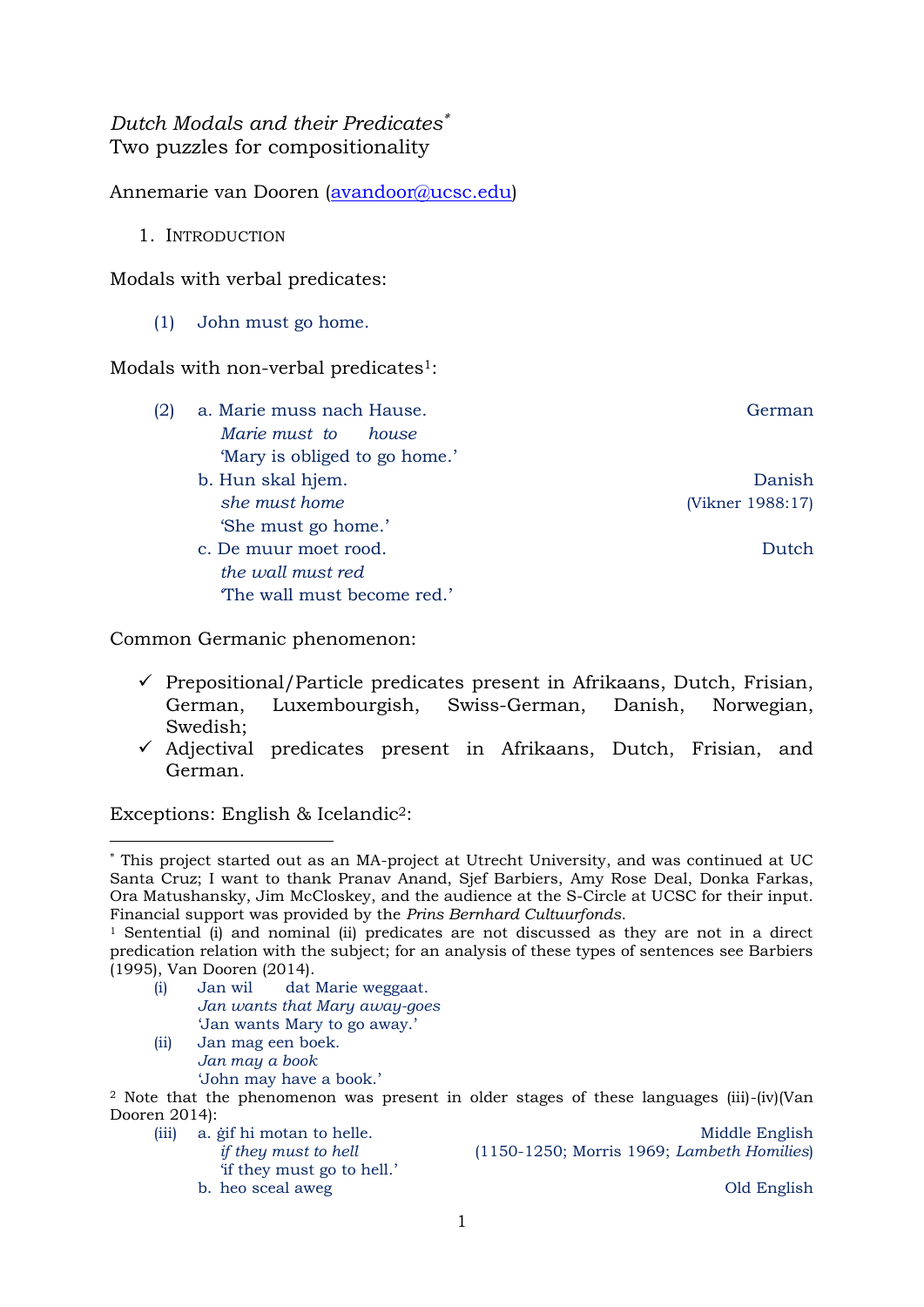(3) a. Mary must \*(go) away. Modern English b. Harald geta \*(fara) heim. Modern Icelandic  *Harald must go home*  'Harald will go home'

But compare: Intensional transitive verbs<sup>3</sup> (Larson et al. 1997, Harves 2008, Harves & Kayne 2008)

- (4) I want/need him to leave.
- (5) a. I want/need him on my boat. b. I want/need my coffee cold.

**Goal:** Give a compositional analysis of modals with non-verbal predicates.

Starting point: semantically empty verb *be* (Russell 1919).

 $(6)$  a. De muur moet geel zijn. b. De muur moet geel. *the wall must yellow be the wall must yellow* 'The wall must be yellow.' 'The wall must become yellow.' a'.  $Mod'_{\leq t\geq s}$  b'.  $Mod'_{\leq t\geq s}$ Mod<sup>o</sup>  $Mod<sub><<</sub>st,t>>$  $\overline{v}P$ <<st>>  $\mathbf{I}$ moet DP  $VP_{\leq \text{se}, \text{st}}$  *moet* DP<sub> $\leq \text{se}, \text{st}}$  AP $\leq \text{se}, \text{st}$ </sub> de muur AP<sub><<se,st>>></sub>V<sub>°</sub><<se,st>><se,st>>> *de muur geel geel zijn* a."  $[{\rm must}] = \lambda Q \ll s, t \gg \forall w' \forall w' \in W \rightarrow Q(w) = 1$ [[must]] (the wall be yellow) =  $\forall w'$ [w'  $\in W \rightarrow$  the wall be yellow = 1] 'For all possible worlds w, *the wall be yellow* is true.' b." [[must]] (the wall yellow) =  $\forall w' \mid w' \in W \rightarrow$  the wall yellow = 1] 'For all possible worlds w, *the wall yellow* is true.'

Outline:

- Two similarities (section 2)
- Two differences (section 3 & 4)
- 2. SIMILARITIES BETWEEN NON-VERBAL AND COPULAR PREDICATES

The similarity between modals with non-verbal predicates and with copular predicates works quite well.

|      | she shall away                                                                             |                | (Grattan 1952; Anglo-Saxon Magic and Medicine) |
|------|--------------------------------------------------------------------------------------------|----------------|------------------------------------------------|
|      | 'it [the disease] will go away'                                                            |                |                                                |
| (iv) | skyldi<br>Spakt                                                                            | it ellzta barn | Old Icelandic                                  |
|      | good-NOM must-3.SG the oldest child                                                        |                | (ca. 1150; First Grammatical                   |
|      | the oldest child must be good'                                                             |                | Treatise; translation George Walkden)          |
|      | <sup>3</sup> Interestingly, these verbs cannot occur directly with a PP or AP complements: |                |                                                |
| (v)  | a. * I want/need to home.                                                                  |                |                                                |
|      | "I want/need to go home"                                                                   |                |                                                |
|      | b. * The child wants/needs clean."                                                         |                |                                                |
|      | "The child wants/needs to get clean"                                                       |                |                                                |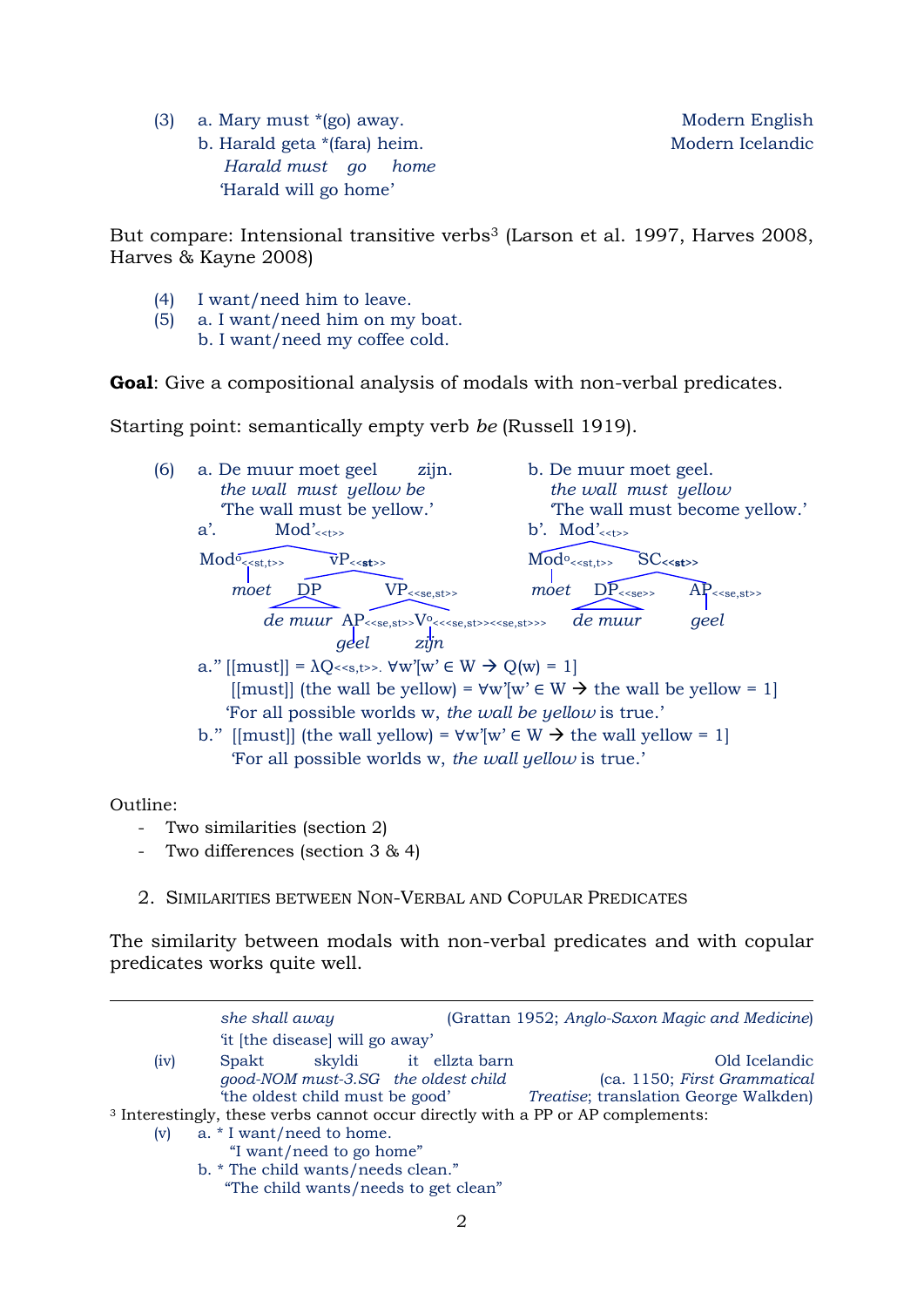### *2.1. The predicate*

Deontics with copular and non-verbal predicates have a restriction on the predicate (Barbiers 1995):

| (7)  | $(zijn)$ .<br>De fles moet vol/leeg        | deontic   |
|------|--------------------------------------------|-----------|
|      | the bottle must full/empty be              |           |
|      | The bottle must be full/empty.'            |           |
| (8)  | # De olifant moet groot/ziek (zijn).       | deontic   |
|      | the elephant must big<br>ill<br>be         |           |
|      | The elephant is obliged to be big/ill.'    |           |
| (9)  | # De olifant moet van mij groot/ziek zijn. | deontic   |
|      | the elephant must from me big ill be       |           |
|      | I oblige the elephant to be big/ill.       |           |
| (10) | De olifant moet groot/ziek zijn.           | epistemic |
|      | the elephant must big ill<br>be            |           |
|      | The elephant must be big/ill.'             |           |

Deontic modals and imperatives have the restriction of *responsibility* (Farkas 1988): "Do not attempt to put a proposition *p* on someone else's To-Do List if you believe that she will not make *p* true even if asked or ordered to do so." (Ninan 2005: 168)

- $\checkmark$  No individual-level predicates
	- (11) a. #Wees intelligent! be-IMP intelligent 'Be intelligent!' b. #Jan moet intelligent (zijn). deontic  *Jan must intelligent be*
- $\checkmark$  No stage-level predicates for which the subject/addressee cannot be responsible
	- (12) a. #Wees ziek! be-IMP ill 'Be ill!' b. #Marie moet ziek. deontic  *Mary must ill*

Support: Problematic predicates become available when the subject/addressee can be responsible for the result.

(13) a. #Van mij moet de olifant groot (zijn). deontic  *from me must the elephant big be*  'I oblige the elephant to become big.'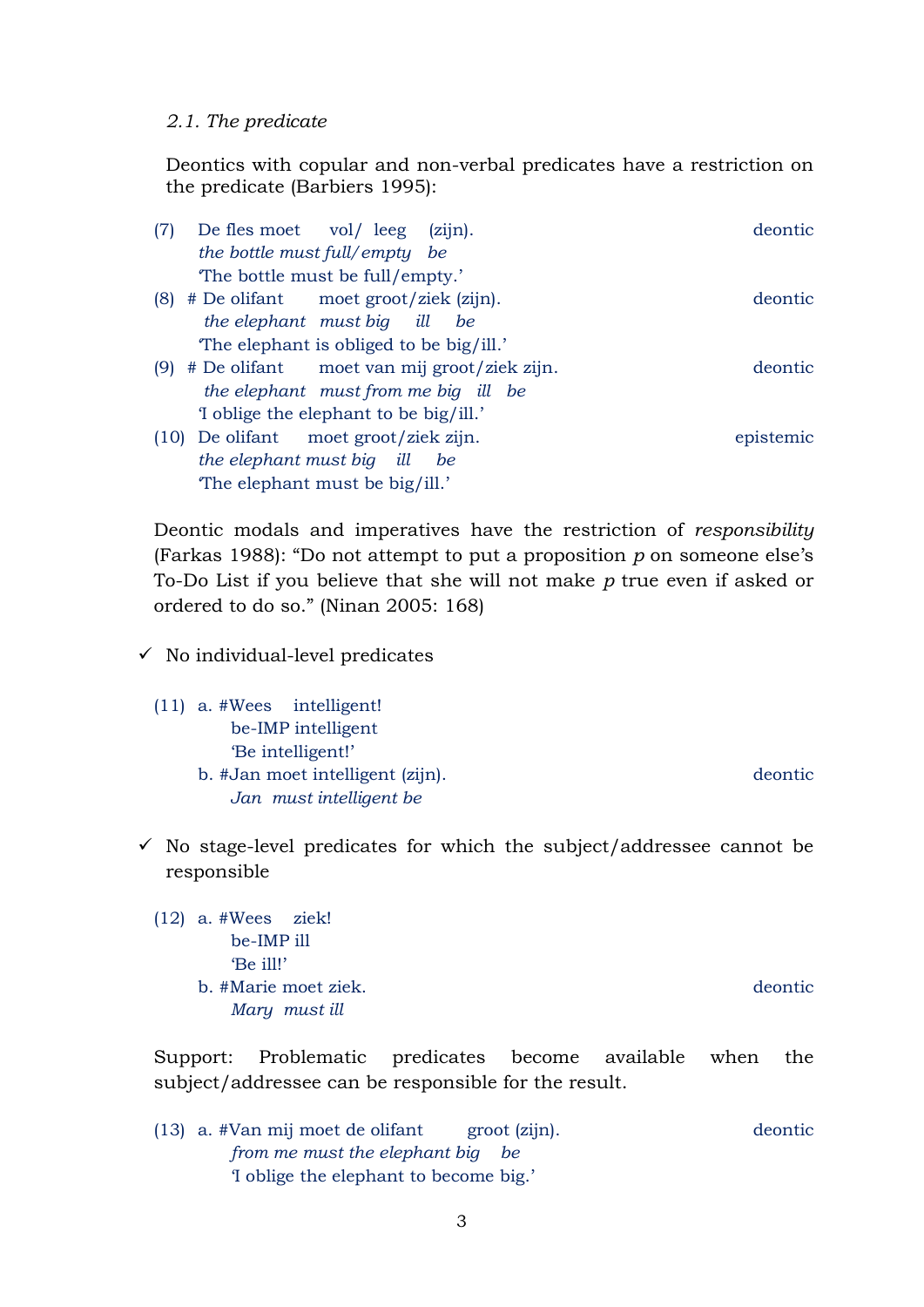- b. Van mij moet de ballon groot (zijn). deontic deontic *from me must the balloon big be* 'I think that the balloon should become big.' c. (in a drawing:) De olifant moet groot/klein/dik/dun (zijn). deontic *the elephant must big small fat thin be*
	- 'The elephant must become big/small/fat/thin.'

### *2.2. Directionality*

Deontics with copular and non-verbal predicates can refer to a realized and a non-realized situation:

| $(14)$ De muur moet geel $(zijn)$ .                | deontic      |
|----------------------------------------------------|--------------|
| the wall must yellow be                            |              |
| i. The wall should become yellow.'                 | non-realized |
| ii. The wall should be yellow.'                    | realized     |
| $(15)$ This wall must be yellow                    | deontic      |
| i.  because the color it has now is depressing.'   | non-realized |
| ii. ' because it cheers up the patients this way.' | realized     |

- (16) a. De hond moet buiten (zijn) voordat je de kat binnenlaat. non-realized *the dog must outside be before you the cat inside-let* 'The dog must be outside before you let in the cat.'
	- b. Omdat de hond zo agressief is, moet hij altijd buiten (zijn).realized *because the dog so aggressive is must he always outside be* 'Because the dog is so aggressive, it must always be outside.'
- 3. FIRST PUZZLE FOR A COMPOSITIONAL ANALYSIS: STATES AND EVENTS

Modal verbs with non-verbal predicates have repetitive readings when modified by a quantified temporal adverbial phrase.

- (17) a. **Elke ochtend om acht uur** moet het afval buiten. repetitive *every morning at eight hour must the garbage outside* 'Every morning at eight o'clock the garbage must be put outside.'
	- b. **Elke ochtend om acht uur** moet het afval buiten **zijn**. ¬ repetitive *every morning at eight hour must the garbage outside be* 'Every morning at eight o'clock the garbage must be outside.'

Claim: Modal verbs with non-verbal predicates differ semantically from modal verbs with copular predicates, as the sentences with non-verbal predicates are eventive in nature while the sentences with copular predicates are stative (Maienborn 2005).

Further support for eventivity: the availability of manner adverbs (Maienborn 2005)

(18) De muur moet **geleidelijk** geel (\*zijn). *the wall must gradually yellow be*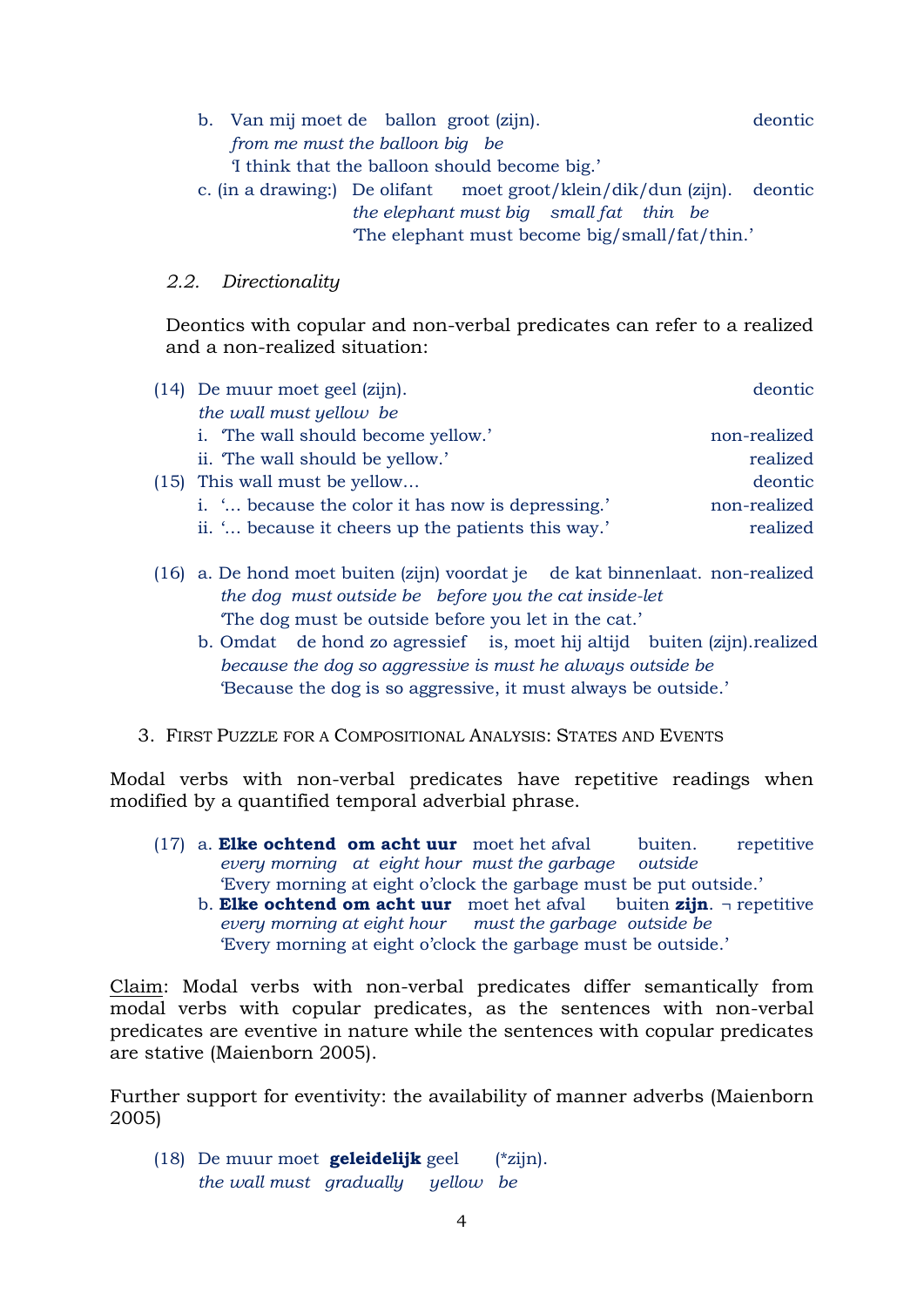'The wall must gradually become yellow.'

(19) Jan moet **dramatisch** van het toneel af (\*zijn). *Jan must dramatically from the stage off be* 'John must go off the stage dramatically.'

But both copular predicates and non-verbal predicates are states. Do we give up compositionality?

Well, no.

Van Riemsdijk's (2002, 2009) *Silent infinitive analysis*.



The (Neo-)Davidsonian event variable is in the (dynamic) silent infinitive:

- (21) [[Marie moet weg GAAN]] =  $\forall w'[w' \in W \rightarrow \exists e[AWAY \ GO(e) \& \text{Agent}(e,$  $Marv$ ]] = 1]
- 4. SECOND PUZZLE FOR A COMPOSITIONAL ANALYSIS: EPISTEMICS

Modal verbs with non-verbal predicates cannot have an epistemic interpretation, while modal verbs with verbal predicates can.

|      | (22) De muur kan geel                                          | worden/zijn. |                                   |            |
|------|----------------------------------------------------------------|--------------|-----------------------------------|------------|
|      | the wall can yellow                                            | become be    |                                   |            |
|      | i. The wall can be/become yellow.'                             |              |                                   | deontic    |
|      | ii. It is possibly the case that the wall becomes/ is yellow.' |              |                                   | epistemic  |
| (23) | De muur kan geel.                                              |              |                                   |            |
|      | the wall can yellow                                            |              |                                   |            |
|      | "The wall can become yellow."<br>1.                            |              |                                   | deontic    |
|      | ii. #It is possibly the case that the wall becomes yellow.'    |              |                                   | #epistemic |
| (24) | De muur kan geel *(worden), want                               |              | ik zag Marie net gele verf kopen. |            |
|      | the wall can yellow become because                             |              | I saw Marie just yellow paint buy |            |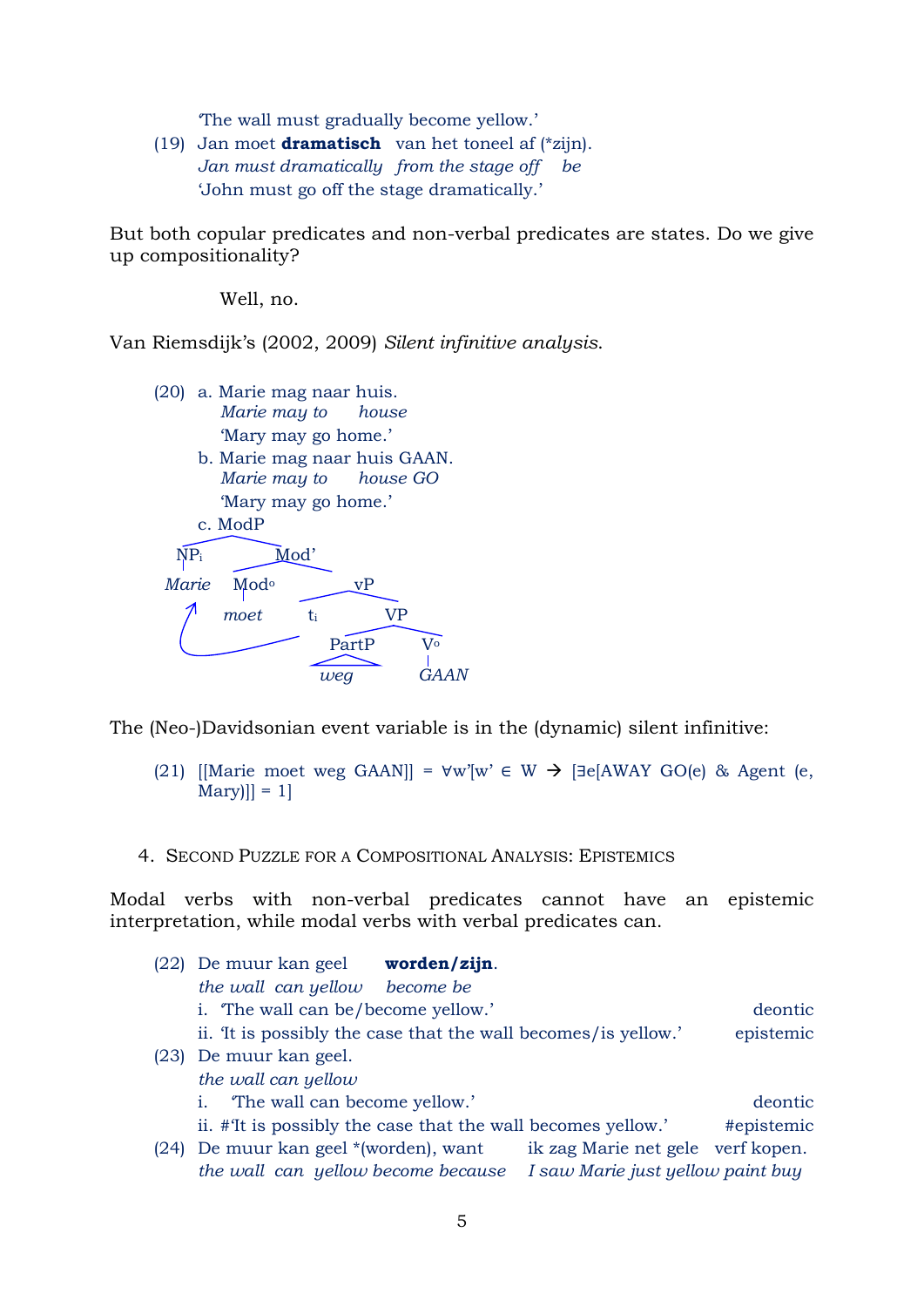'It is possibly the case that the wall becomes yellow, because I just saw Mary buying yellow paint.'

Claim: The absence of non-verbal complements with epistemic modals is not specific to modals and as such is likely to be due to a general syntactic or semantic constraint.

### *3.1. Last year's semantic solution*

**Premise 1:** Epistemics are incompatible with future-referring predicates (Iatridou 1990):

- (25) Mary must be in Paris next week.
	- i. 'Mary is obliged to be in Paris **next week**.' deontic
	- ii. #'It is necessarily the case that Mary is in Paris **next week**.' #epistemic

**Premise 2:** Eventivity implies futurity:

(26) a. Mary **is living in** Paris, #but she is not living in Paris right now. stative b. Mary **is leaving for** Paris, but she is not leaving for Paris right now. eventive

**Conclusion:** Epistemics are incompatible with eventive predicates

- **Prediction 1:** As modals with non-verbal predicates are eventive (section 2), epistemics are unavailable.
- **Prediction 2:** Possibility modals should be OK.

*Digression: Epistemic possibility and necessity*

Only epistemic necessity modals are unavailable with future-denoting predicates (Pranav Anand, p.c.; contra Condoravdi 2002, Klecha 2013)<sup>4</sup>

| $(27)$ a. Mary <b>must</b> have been in Paris last week. | epistemic |
|----------------------------------------------------------|-----------|
| b. Mary <b>must</b> be in Paris right now.               |           |
| c. * Mary <b>must</b> be in Paris next week              |           |
| $(28)$ a. Mary <b>might</b> have been in Paris last week | epistemic |
| b. Mary <b>might</b> be in Paris right now.              |           |

c. Mary **might** be in Paris next week.

<sup>4</sup> Similarly, there is a difference between necessity and possibility deontics: (i) a. John might/#must have gone to confession last week. deontic

b. John might/#must be doing the dishes right now.

**.** 

c. John might/must go to confession next week.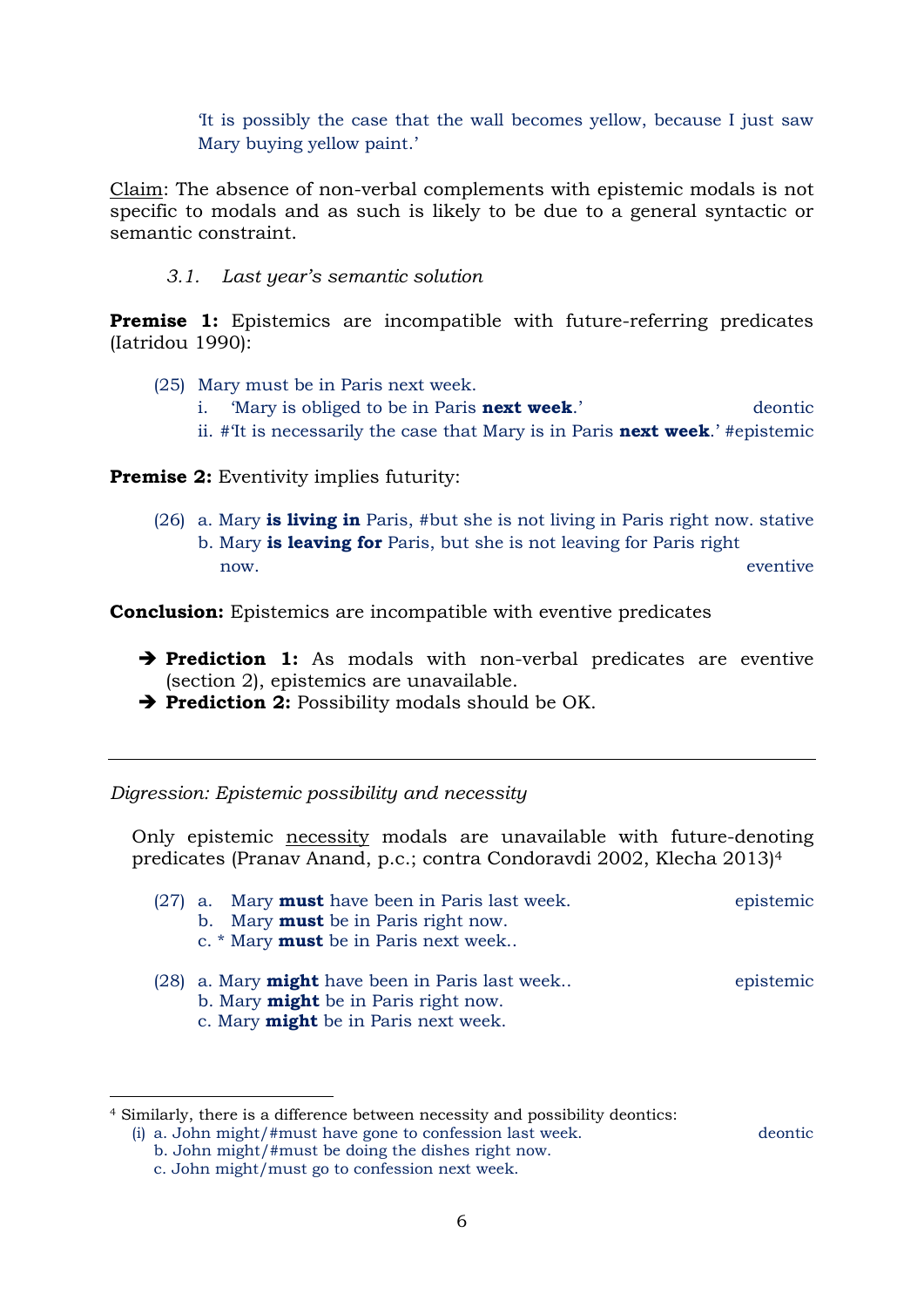**Generalization**: Epistemic necessity modals cannot combine with predicates expressing a notion of *uncertainty* (Anand & Hacquard 2009, 2013).

- Epistemic necessity modals cannot be embedded under futuredenoting attitude verbs:
	- (29) a. Jan **denkt/gelooft** dat het een mooie dag **moet** worden. *Jan thinks believes that it a beautiful day must become* 'John thinks/believes that it is necessarily the case that it will be a nice day.'
		- b. \*Jan **verwacht/vermoedt** dat het een mooie dag **moet** worden. *Jan expects/ suspects that it a beautiful day must become*
	- (30) a. Jan **denkt/gelooft** dat het een mooie dag **kan** worden. *Jan thinks believes that it a beautiful day can become* 'John thinks/believes that it is possibly the case that it will be a nice day.
		- b. Jan **verwacht/vermoedt** dat het een mooie dag **kan** worden. *Jan expects suspects that it a beautiful day can become* 'John expects/suspects that it is necessarily the case that it will be a nice day.'
- Epistemic necessity modals cannot be embedded under dubitatives and emotive doxastics.
	- (31) a. Jean **doute** que Marie puisse/\*doive avoir connu son tueur. *Jean doubts that Marie can-SBJ must-SBJ have known her killer* 'John doubts that Marie may/must have known her killer.'
		- b. Jean **craint** que Marie puisse/\*doive avoir connu son tueur. *Jean fears that Marie can-SBJ must-SBJ have known her killer* 'John fears that Marie may/must have known her killer.' (Anand & Hacquard 2013:10)

Support comes from the fact that scheduled futures, or *futurates* (Copley 2002, 2005) can combine with epistemic necessity modals:

(32) Mary **must** be in Paris **next week** because I saw her plane tickets lying on her desk. epistemic

*End of digression*

**Problem**: As only epistemic necessity modals cannot combine with uncertain/eventive predicates, epistemic possibility modals should be able to combine with non-verbal predicates, contrary to fact.

- (33) De muur **kan** geel.
	- *the wall can yellow*
	- i. 'The wall can become yellow.' deontic

ii.  $\#$  <sup>T</sup>It is possibly the case that the wall is yellow.'  $\#$  epistemic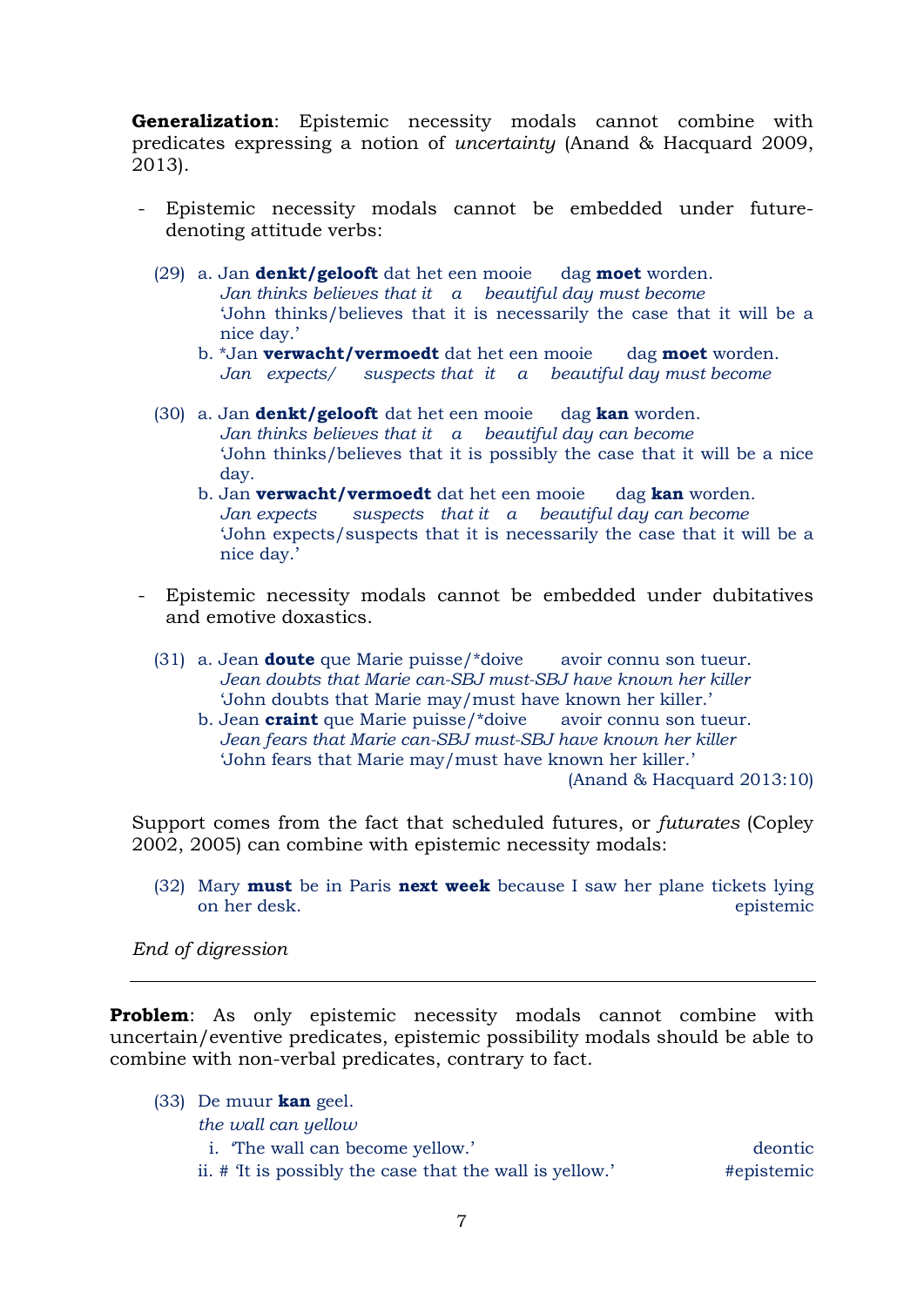#### *3.2. A syntactic-semantic solution*

**Generalization**: Verbs that select for TP complements/scope over tense do not have non-verbal complements.

*First case in point: Modals*

Epistemic modals scope over tense, while deontic modals scope under tense5:

| $(34)$ a. | Epistemic modal       | $\begin{bmatrix} TP & [vP & [VP & ]]] \end{bmatrix}$ |
|-----------|-----------------------|------------------------------------------------------|
|           | b. TP [Deontic modal] | [VP   VP ]]]                                         |

'To scope over' = evaluation time is not determined by tense but is always now<sup>6</sup>

- (35) a. Jack's wife **can't** be very rich. Stowell 2004 'It is not possible that Jack's wife is very rich.'
	- b. Jack's wife **couldn't** be very rich.
		- i. 'It **is** not possible that Jack's wife is very rich.'
		- ii. # 'It **was** not possible that Jack's wife is very rich.'

| (36) a. Jan moet een boek hebben gelezen.                  | IJbema 2002 |
|------------------------------------------------------------|-------------|
| Jan must a book have read                                  |             |
| i. 'John is obliged to have read a book.'                  | deontic     |
| ii. It is necessarily the case that John has read a book.' | epistemic   |
| b. Jan <b>heeft</b> een boek moeten lezen.                 |             |
| Jan has a book must-INF read                               |             |
| i. 'John was obliged to read a book.'                      | deontic     |
| ii. #It was necessarily the case that John read a book.'   | epistemic   |

(i) A : Why did you look in the drawer? von Fintel and Gilles 2006 B: My keys might have been in there.

1

(ii) Hij kon ziek zijn, haar hulp behoeven. Boogaart 2007 *he could ill be her help need* 'He could be ill, need her help.'

(iii) Er hat kran sein sollen. *he has sick be shall*

<sup>5</sup> Following Cinque (1999), this might linked to a different height in the clausal spine.

 $6$  In (i)-(ii) epistemics seem to be able to scope under tense, but this is a Sequence of Tense effect with an underlying *because* (Hacquard 2006) and an instance of free indirect speech, which also functions as an anchor for the temporal interpretation of the modal.

A further possible counterexample has been proposed by Eide (2005), but (iii) has to be reanalyzed as involving evidential modality. The facts about the interaction between this types of modality and tense need to be researched further.

<sup>&#</sup>x27;They claimed that he was sick.'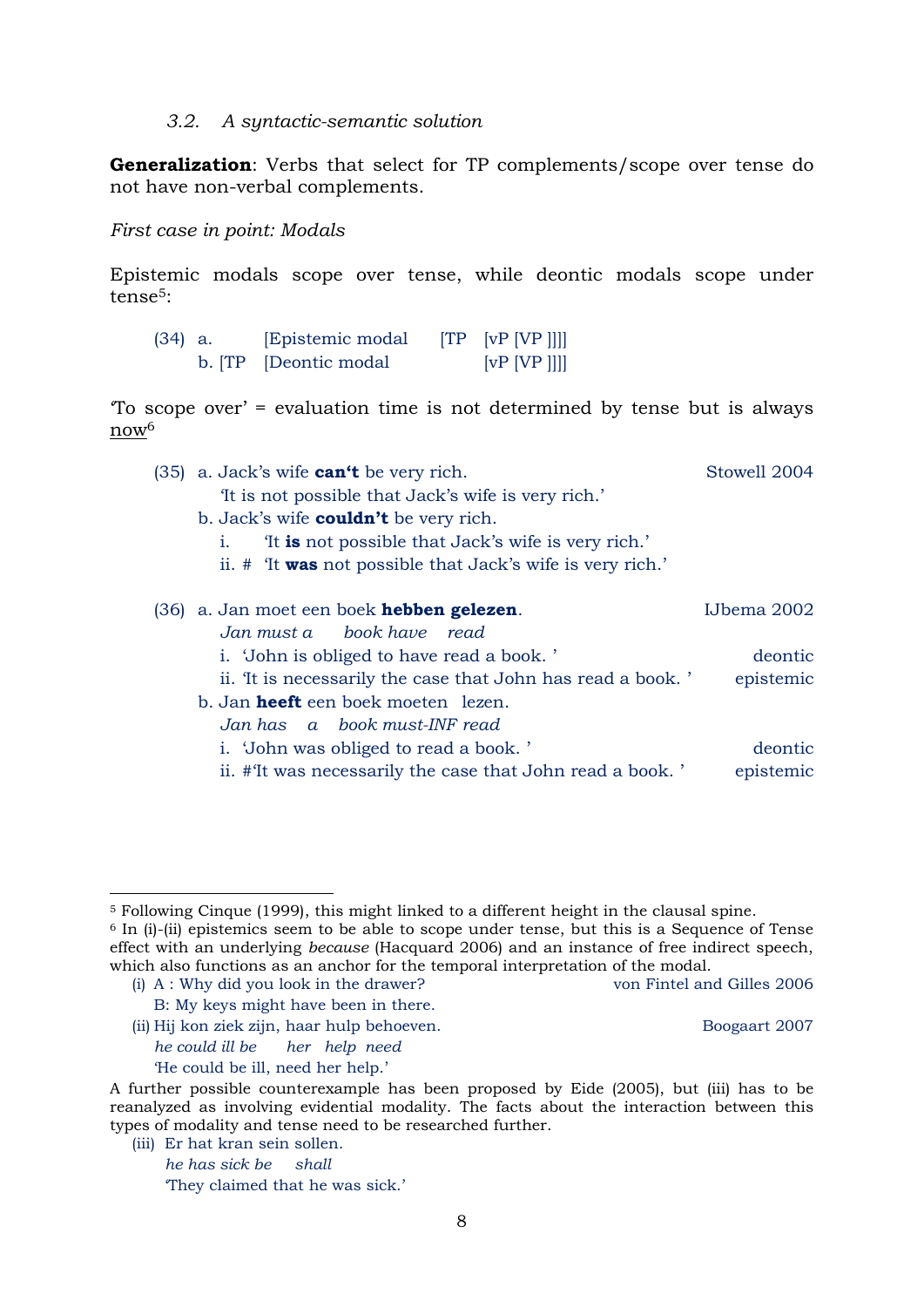*Second case in point: Raising verbs*

Koring (2006): *Lijken* 'seem+certainty' ≈ deontic modal Schijnen 'seem<sup>+evidential'</sup> ≈ epistemic modal

(37) Jan lijkt naar huis te zijn. uncertainty *Jan seems<sup>c</sup> to house to be* '[Based on what I know] John seems to have gone home.' (38) Jan schijnt naar huis te zijn. evidential *Jan seems<sup>e</sup> to house to be* '[Based on what I've heard] John seems to have gone home.'

*Lijken* scopes under tense, while *schijnen* scopes above tense7.

| $(39)$ a. | [Schijnen]     | $[TP$ $[vP]$ $[VP]$ |
|-----------|----------------|---------------------|
|           | b. TP [Lijken] | [VP [VP ]]]         |

'To scope over' = evaluation time is not determined by tense but is always now

- (40) Jan leek thuis te zijn. *Jan seemed<sup>c</sup> home to be* '**In the past**, it seemed that John was at home.' (41) Er scheen minstens 100 man te zijn in Paradiso . *there seemed at-least 100 men to be in Paradiso*
- 'Right now, it seems that there were at least a 100 people in Paradiso. ' # '**In the past**, it seemed that there were at least 100 people in Paradiso. '

Linked to the availability of non-verbal complements

(42) a. Jan lijkt naar huis **te zijn**. uncertainty *Jan seems to house to be* 'John seems to have gone home.' b. Jan lijkt naar huis. *Jan seems to house* 'John seems to have gone home.' (43) a. Jan schijnt naar huis **te zijn**. evidential *Jan seems to house to be*

- 'John seems to have gone home.'
	- b. \*Jan schijnt naar huis. *Jan seems to house*

**.** 

<sup>7</sup> Koring (2006) reaches the opposite conclusion by looking in to cases like (i). Following up on fn. 6, this sentence again involves free indirect speech, which triggers a Sequence of Tense effect.

<sup>(</sup>i) In oktober scheen december nog de koudste maand van het jaar te zullen worden *in October seemed<sup>e</sup> December still the coldest month of the year to will become* 'In October, December seemed to become the coldest month of the year.'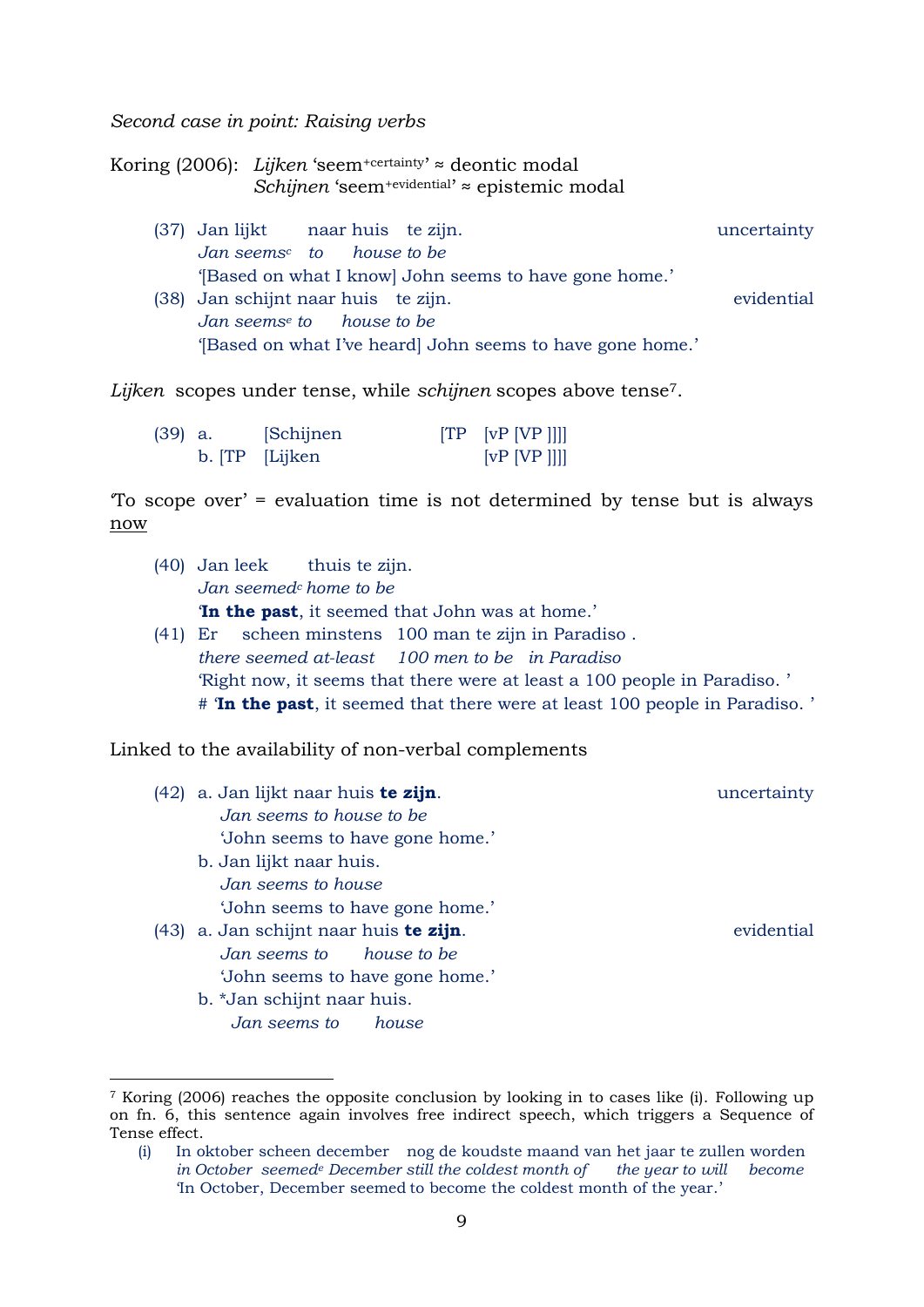**Generalization**: Verbs that select for Tense complements/scope over tense do not have non-verbal complements.

Follow-up question: What is the link between the size of the complement/ the tense operator and the availability of non-verbal complements?

- Semantics: Epistemics do not contribute to the propositional content, which is marked by their insensitivity to tense (Iatridou 1990). Propositions contain (infinitival) tense, which non-verbal predicates do not have (Eide 2005). Problem: untensed propositions (Caplan 2005).
- Syntax: *Silent infinitive analysis –* silent infinitives need to be licensed by the modal (Van Riemsdijk 2002).



4. SUMMARY AND CONCLUSION

Modal verbs with non-verbal predicates are eventive and as such require an event variable; this suggests that there is an eventive silent infinitive (Van Riemsdijk 2002).

The absence of non-verbal complements in combination with certain verbs is not specific to the modal case as it also concerns the raising verb *schijnen*.

Follow-up questions:

- What does it mean to 'contribute to the propositional content' and what does Tense have to do with it?
- Is the behavior with respect to Tense the only property that distinguishes the two types of verbs?
- Are there other pairs of verbs that support the generalization between Tense and the availability of non-verbal complements?
- If the pair *lijken* and *schijnen* are comparable to deontic and epistemic modals, what does this mean for the idea that there's only one lexical entry per modal?
- Are the semantics properties similar across the Germanic languages?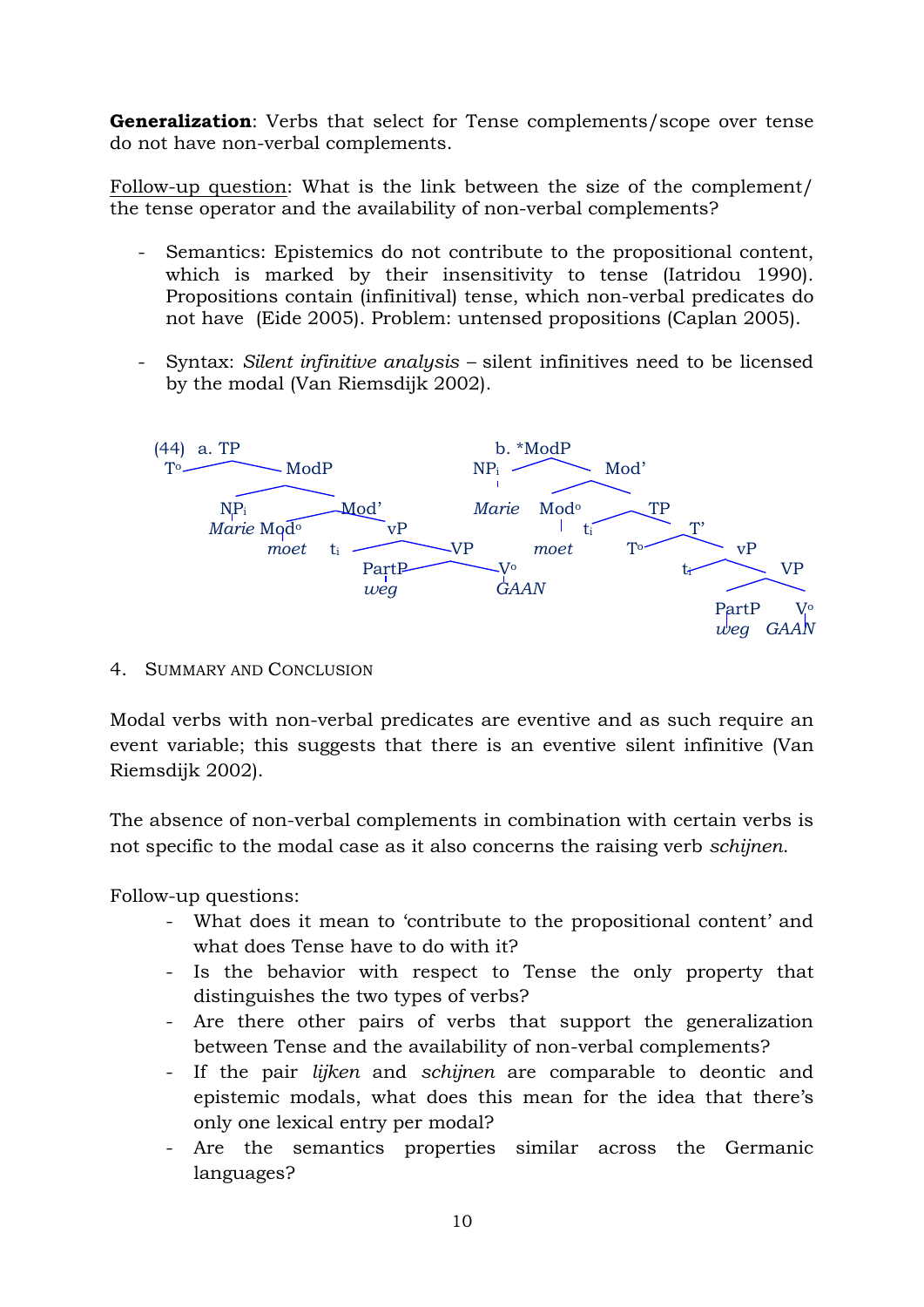Further research topics:

- The difference between necessity and possibility modals;
- The similarity between modals and attitude verbs.

#### 5. REFERENCES

- Abraham, Werner. 2001. Modals: toward explaining the 'epistemic non-finiteness gap'. In Reimar Müller & Martha Reis (eds.) *Modalität und Modalverben im Deutschen*, 7-36. Buske.
- Anand, Pranav & Valentine Hacquard. 2009. Epistemics with Attitude. *Proceedings of SALT* 18, CLC Publications.
- Anand, Pranav & Valentine Hacquard. 2013. Epistemics and Attitudes. *Semantics and Pragmatics* 6 (8), 1-59.
- Boogaart, Ronny. 2007. The past and perfect of epistemic modals. In Louis de Saussure, Jacques Moeschler & Genoveva Puskás (eds.) *Recent Advances in the Syntax and Semantics of Tense, Aspect and Modality,* 47-69. Mouton the Gruyter.
- Barbiers, Sjef. 1995. *The syntax of interpretation.* Ph.D. dissertation Universiteit Leiden.
- Caplan, Ben. 2005. Why so tense about the copula? *Mind 114*, 703-708.
- Cinque, Giuseppe. 1999. *Adverbs and Functional Heads. A Cross-Linguistic Perspective*. Oxford University Press.
- Condoravdi, Cleo. 2002. Temporal interpretation of modals: Modals for the present and for the past. In Luis Casillas Martínez, Bardy Clark & Stefan Kaufmann (eds.) *The Construction of Meaning*, 59-88. CSLI.
- Copley, Bridget. 2002. *The semantics of the future*. Ph.D. Dissertation MIT.
- Copley, Bridget. 2005. The plan's the thing: Deconstructing futurate meaning. *Linguistic Inquiry* 39(2), 261-274.
- Davidson, Donald. 1967. The logical form of action sentences. In Nicholas Resher (ed.) *The Logic of Decision and Action*, 81-95. University of Pittsburgh Press.
- Dooren, Annemarie van. 2014. Non-verbal complements of modal verbs in synchronic and diachronic perspective. Unpublished MA-thesis Utrecht University. Eide, Kristin. 2005. *Norwegian Modals.* Mouton de Gruyter.
- Farkas, Donka. 1988. On obligatory control. *Linguistics and Philosophy 11*, 27-58.
- von Fintel, Kai & Anthony Gillies. 2007. An opinianated guide to epistemic modality. In Tamar Szabó Gendler & John Hawthorne (eds.) *Oxford Studies in Epistemology,* Volume 2, 32-62. Oxford University Press.
- von Fintel, Kai & Irene Heim. 2011. Intensional semantics. Lecture notes, edition Spring 2011. URL [http://web.mit.edu/fintel/fintel-heim-intensional.pdf.](http://web.mit.edu/fintel/fintel-heim-intensional.pdf)
- Harves, Stephanie. 2008. Intensional transitives and silent HAVE: Distinguishing between *want* and *need*. *West Coast Conference of Formal Linguistics* 27, 211-219.
- Harves, Stephanie & Richard Kayne. 2008. Having need and needing have in Indo-European. Ms. Pomona College and New York University.
- Hacquard, Valentine. 2006. Aspects of modality. Ph.D. Dissertation, MIT.
- Hacquard, Valentine. 2010. On the event relativity of modal auxiliaries. *Natural Language Semantics 18(1)*, 79-114.
- Higginbotham, James. 1985. On semantics. *Linguistic Inquiry* 16, 547-593.